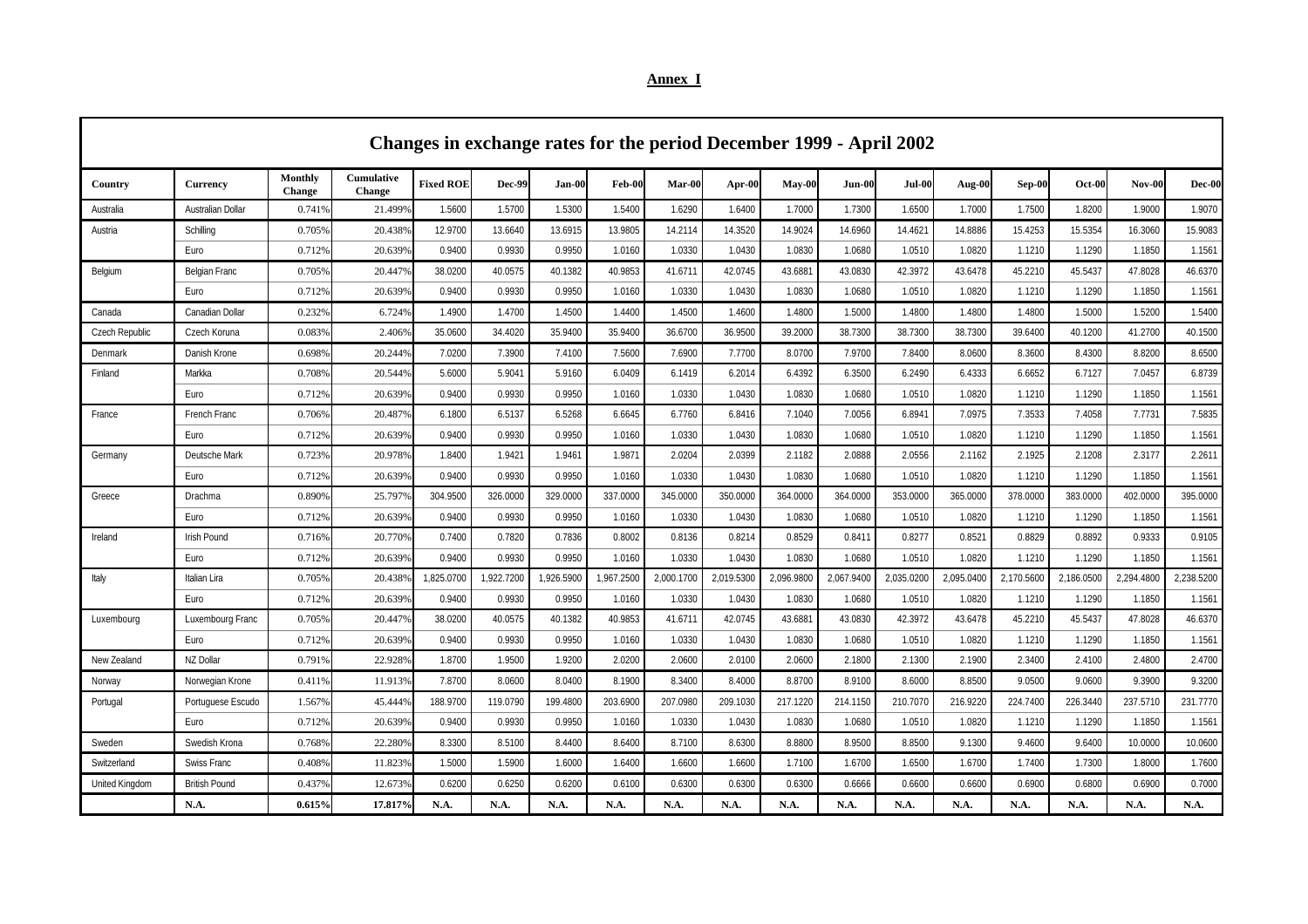|                       | Changes in exchange rates for the period December 1999 - April 2002 |            |            |            |            |            |            |            |            |            |            |               |            |            |            |            |            |
|-----------------------|---------------------------------------------------------------------|------------|------------|------------|------------|------------|------------|------------|------------|------------|------------|---------------|------------|------------|------------|------------|------------|
| Country               | Currency                                                            | Jan-01     | Feb-01     | Mar-01     | Apr-01     | May-01     | $Jun-01$   | $Jul-01$   | Aug-01     | Sep-01     | $Oct-01$   | <b>Nov-01</b> | Dec-01     | Jan-02     | Feb-02     | Mar-02     | Apr-02     |
| Australia             | Australian Dollar                                                   | 1.8000     | 1.8300     | 1.9000     | 2.0300     | 1.9630     | 1.9470     | 1.9590     | 1.9800     | 1.8900     | 2.0500     | 1.9700        | 1.9300     | 1.9600     | 1.9600     | 1.9500     | 1.9000     |
| Austria               | Schilling                                                           | 14.7882    | 14.9712    | 15.0125    | 15.5629    | 15.3703    | 16.0583    | 16.1821    | 15.7143    | 15.1363    | 14.9850    | 15.1363       | 15.4528    | 15.6317    | 15.9895    | 15.9344    | 15.7280    |
|                       | Euro                                                                | 1.1561     | 1.0880     | 1.0910     | 1.1310     | 1.1170     | 1.1670     | 1.1760     | 1.1420     | 1.1000     | 1.0890     | 1.1000        | 1.1230     | 1.1360     | 1.1620     | 1.1580     | 1.1430     |
| Belgium               | <b>Belgian Franc</b>                                                | 43.3533    | 43.8898    | 44.0108    | 45.6244    | 45.0597    | 47.0767    | 47.4397    | 46.0682    | 44.3739    | 43.9302    | 44.3739       | 45.3017    | 45.8261    | 46.8750    | 46.7136    | 46.1085    |
|                       | Euro                                                                | 1.1561     | 1.0880     | 1.0910     | 1.1310     | 1.1170     | 1.1670     | 1.1760     | 1.1420     | 1.1000     | 1.0890     | 1.1000        | 1.1230     | 1.1360     | 1.1620     | 1.1580     | 1.1430     |
| Canada                | Canadian Dollar                                                     | 1.5100     | 1.5000     | 1.5300     | 1.5700     | 1.5500     | 1.5400     | 1.5200     | 1.5300     | 1.5400     | 1.5800     | 1.5800        | 1.5800     | 1.5900     | 1.5900     | 1.6100     | 1.5900     |
| <b>Czech Republic</b> | Czech Koruna                                                        | 37.7000    | 37.8000    | 37,8000    | 38.9000    | 38.9000    | 39.8400    | 39.8400    | 38.6800    | 37.6600    | 37.4000    | 37.4000       | 37.4000    | 36.2100    | 36.2100    | 36.6000    | 35.6000    |
| Denmark               | Danish Krone                                                        | 8.0300     | 8.1200     | 8.1400     | 8.4400     | 8.3400     | 8.7000     | 8.7600     | 8.5100     | 8.1900     | 8.1000     | 8.2100        | 8.3500     | 8.4500     | 8.4500     | 8.5900     | 8.5000     |
| Finland               | Markka                                                              | 6.3899     | 6.4690     | 6.4868     | 6.7246     | 6.6138     | 6.9387     | 6.9922     | 6.7900     | 6.5403     | 6.4749     | 6.5403        | 6.6771     | 6.7543     | 6.9089     | 6.8852     | 6.7960     |
|                       | Euro                                                                | 1.1561     | 1.0880     | 1.0910     | 1.1310     | 1.1170     | 1.1670     | 1.1760     | 1.1420     | 1.1000     | 1.0890     | 1.1000        | 1.1230     | 1.1360     | 1.1620     | 1.1580     | 1.1430     |
| France                | French Franc                                                        | 7.0496     | 7.1368     | 7.1565     | 7.4189     | 7.3270     | 7.6550     | 7.7141     | 7.4910     | 7.2155     | 7.1434     | 7.2155        | 7.3664     | 7.4517     | 7.6222     | 7.5960     | 7.4976     |
|                       | Euro                                                                | 1.1561     | 1.0880     | 1.0910     | 1.1310     | 1.1170     | 1.1670     | 1.1760     | 1.1420     | 1.1000     | 1.0890     | 1.1000        | 1.1230     | 1.1360     | 1.1620     | 1.1580     | 1.1430     |
| Germany               | Deutsche Mark                                                       | 2.1019     | 2.1279     | 2.1338     | 2.2120     | 2.1847     | 2.2825     | 2.3001     | 2.2336     | 2.1514     | 2.1299     | 2.1514        | 2.1964     | 2.2218     | 2.2727     | 2.2649     | 2.2355     |
|                       | Euro                                                                | 1.1561     | 1.0880     | 1.0910     | 1.1310     | 1.1170     | 1.1670     | 1.1760     | 1.1420     | 1.1000     | 1.0890     | 1.1000        | 1.1230     | 1.1360     | 1.1620     | 1.1580     | 1.1430     |
| Greece                | Drachma                                                             | 366.2040   | 370.7360   | 371.7580   | 385.3880   | 380.6180   | 397.6550   | 400.7220   | 389.1370   | 374.8250   | 371.0770   | 374.8250      | 382.6620   | 387.0920   | 395.9515   | 394.5885   | 389.4773   |
|                       | Euro                                                                | 1.1561     | 1.0880     | 1.0910     | 1.1310     | 1.1170     | 1.1670     | 1.1760     | 1.1420     | 1.1000     | 1.0890     | 1.1000        | 1.1230     | 1.1360     | 1.1620     | 1.1580     | 1.1430     |
| Ireland               | <b>Irish Pound</b>                                                  | 0.8464     | 0.8569     | 0.8592     | 0.8907     | 0.8797     | 0.9191     | 0.9262     | 0.8994     | 0.8663     | 0.8577     | 0.8663        | 0.8844     | 0.8947     | 0.9151     | 0.9120     | 0.9002     |
|                       | Euro                                                                | 1.1561     | 1.0880     | 1.0910     | 1.1310     | 1.1170     | 1.1670     | 1.1760     | 1.1420     | 1.1000     | 1.0890     | 1.1000        | 1.1230     | 1.1360     | 1.1620     | 1.1580     | 1.1430     |
| Italy                 | Italian Lira                                                        | 2.080.9100 | 2.106.6600 | 2.112.4700 | 2.189.9200 | 2.162.8100 | 2.259.6300 | 2.277.0500 | 2.211.2200 | 2.129.9000 | 2.108.6000 | 2.129.9000    | 2.174.4300 | 2,199.6027 | 2.249.9457 | 2.242.2007 | 2,213.1566 |
|                       | Euro                                                                | 1.1561     | 1.0880     | 1.0910     | 1.1310     | 1.1170     | 1.1670     | 1.1760     | 1.1420     | 1.1000     | 1.0890     | 1.1000        | 1.1230     | 1.1360     | 1.1620     | 1.1580     | 1.1430     |
| Luxembourg            | Luxembourg Franc                                                    | 43.3533    | 43.8898    | 44.0108    | 45.6244    | 45.0597    | 47.0767    | 47.4397    | 46.0682    | 44.3739    | 43.9302    | 44.3739       | 45.3017    | 45.8261    | 46.8750    | 46.7136    | 46.1085    |
|                       | Euro                                                                | 1.1561     | 1.0880     | 1.0910     | 1.1310     | 1.1170     | 1.1670     | 1.1760     | 1.1420     | 1.1000     | 1.0890     | 1.1000        | 1.1230     | 1.1360     | 1.1620     | 1.1580     | 1.1430     |
| New Zealand           | NZ Dollar                                                           | 2.2600     | 2.2900     | 2.3190     | 2.4390     | 2.4270     | 2.3950     | 2.4250     | 2.4300     | 2.2750     | 2.5000     | 2.4000        | 2.4150     | 2.4100     | 2.4100     | 2.3900     | 2.3000     |
| Norway                | Norwegian Krone                                                     | 8.8800     | 8.9000     | 8.9800     | 9.1200     | 9.1000     | 9.2300     | 9.2600     | 9.1200     | 8.8540     | 8.8200     | 8.7900        | 8.7900     | 8.7900     | 8.7900     | 8.9200     | 8.8100     |
| Portugal              | Portuguese Escudo                                                   | 215.4580   | 218.1240   | 218.7260   | 226.7450   | 223.9380   | 233.9620   | 235.7670   | 228.9500   | 220.5300   | 218.3250   | 220.5300      | 220.5300   | 227.7476   | 232.9601   | 232.1582   | 229.1509   |
|                       | Euro                                                                | 1.1561     | 1.0880     | 1.0910     | 1.1310     | 1.1170     | 1.1670     | 1.1760     | 1.1420     | 1.1000     | 1.0890     | 1.1000        | 1.1230     | 1.1360     | 1.1620     | 1.1580     | 1.1430     |
| Sweden                | Swedish Krona                                                       | 9.5500     | 9.6000     | 9.6000     | 10.4000    | 10.1200    | 10.5700    | 10.7800    | 10.5700    | 10.4000    | 10.7000    | 10.5400       | 10.6500    | 10.5900    | 10.6600    | 10.5000    | 10.3000    |
| Switzerland           | Swiss Franc                                                         | 1.6400     | 1.6500     | 1.6800     | 1.7200     | 1.7200     | 1.7800     | 1.7800     | 1.7200     | 1.6700     | 1.6100     | 1.6200        | 1.6500     | 1.6800     | 1.7100     | 1.7100     | 1.6700     |
| United Kingdom        | <b>British Pound</b>                                                | 0.6800     | 0.6900     | 0.6900     | 0.6900     | 0.6900     | 0.7100     | 0.7100     | 0.7100     | 0.6900     | 0.6800     | 0.6900        | 0.7000     | 0.7000     | 0.7000     | 0.7000     | 0.7000     |
|                       | N.A.                                                                | N.A.       | N.A.       | N.A.       | N.A.       | N.A.       | N.A.       | N.A.       | N.A.       | N.A.       | N.A.       | N.A.          | N.A.       | N.A.       | N.A.       | N.A.       | N.A.       |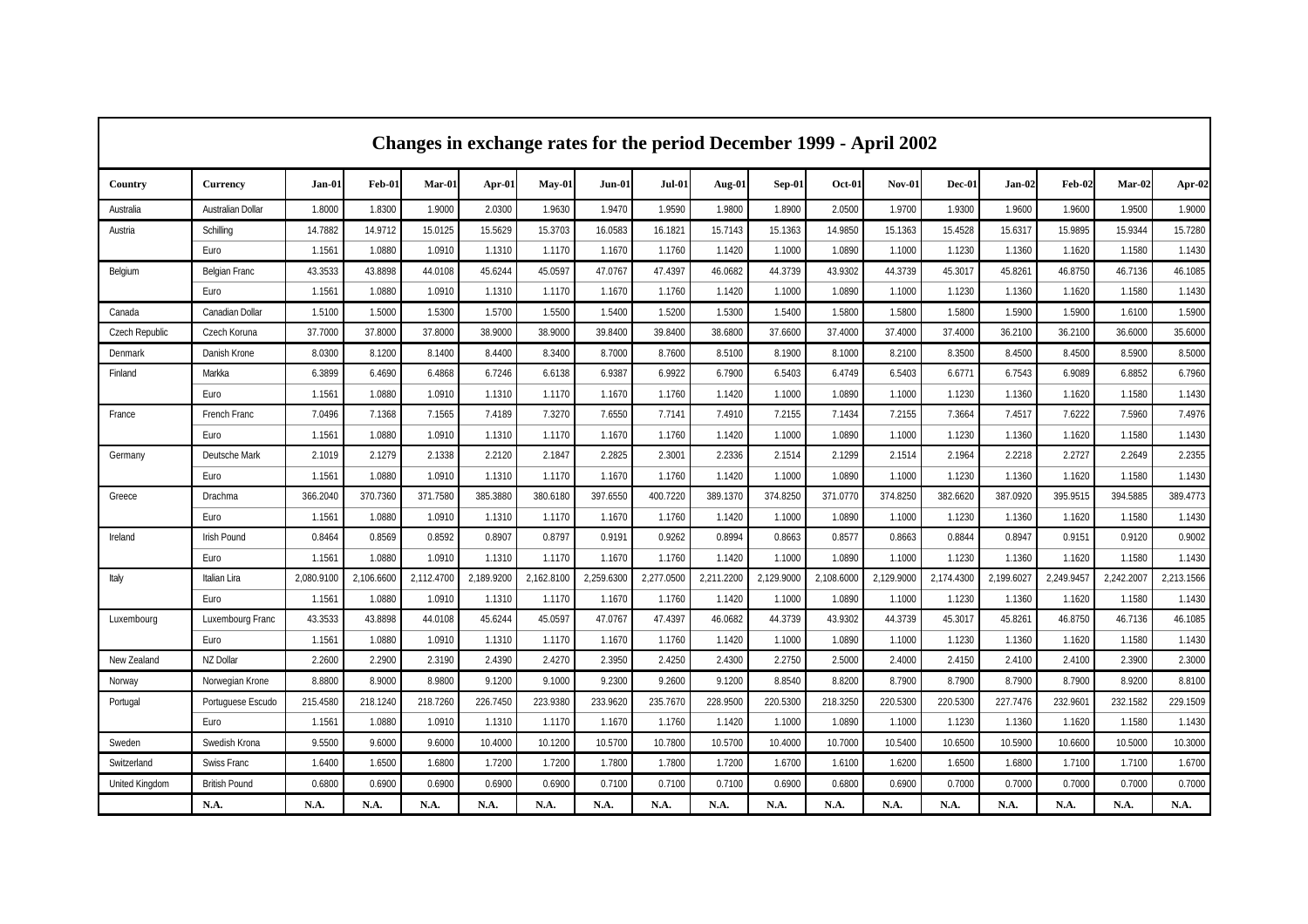| <b>PARTY</b>          | <b>YEAR</b>  | PLEDGES       | BILATERAL    |               | <b>CASH/ENCASHMENTS</b> |              |                | <b>RESIDUAL PROMISSORY NOTES</b> |              | OUTSTANDING  |
|-----------------------|--------------|---------------|--------------|---------------|-------------------------|--------------|----------------|----------------------------------|--------------|--------------|
|                       |              |               |              | <b>ACTUAL</b> | LOSS                    | <b>TOTAL</b> | <b>PAYMENT</b> | LOSS                             | <b>TOTAL</b> |              |
|                       | 2000         | 2,482,261.00  | 245,700.00   | 2,114,355.00  | 122,206.00              | 2,236,561.00 |                |                                  | 0.00         | 0.00         |
|                       | 2001         | 2,482,261.00  | 127,857.00   | 1,966,504.00  | 387,900.00              | 2,354,404.00 |                |                                  | 0.00         | 0.00         |
| AUSTRALIA             | 2002         | 2,482,261.00  | 184,023.00   |               |                         | 0.00         |                |                                  | 0.00         | 2,298,238.00 |
|                       | <b>TOTAL</b> | 7,446,783.00  | 557,580.00   | 4,080,859.00  | 510,106.00              | 4,590,965.00 | 0.00           | 0.00                             | 0.00         | 2,298,238.00 |
|                       | 2000         | 1,576,118.00  |              | 1,275,385.00  | 300,733.00              | 1,576,118.00 |                |                                  | 0.00         | 0.00         |
|                       | 2001         | 1,576,118.00  |              | 1,344,465.00  | 231,653.00              | 1,576,118.00 |                |                                  | 0.00         | 0.00         |
| AUSTRIA               | 2002         | 1,576,118.00  |              |               |                         | 0.00         |                |                                  | 0.00         | 1,576,118.00 |
|                       | <b>TOTAL</b> | 4,728,354.00  | 0.00         | 2,619,850.00  | 532,386.00              | 3,152,236.00 | 0.00           | 0.00                             | 0.00         | 1,576,118.00 |
|                       | 2000         | 1,847,459.00  |              | 1,564,829.00  | 282,630.00              | 1,847,459.00 |                |                                  | 0.00         | 0.00         |
|                       | 2001         | 1,847,459.00  |              | 1,527,915.00  | 319,544.00              | 1,847,459.00 |                |                                  | 0.00         | 0.00         |
| <b>BELGIUM</b>        | 2002         | 1,847,459.00  |              |               |                         | 0.00         |                |                                  | 0.00         | 1,847,459.00 |
|                       | <b>TOTAL</b> | 5,542,377.00  | 0.00         | 3,092,744.00  | 602,174.00              | 3,694,918.00 | 0.00           | 0.00                             | 0.00         | 1,847,459.00 |
|                       | 2000         | 4,612,784.00  | 788,827.00   | 3,648,667.00  | 175,290.00              | 3,823,957.00 |                |                                  | 0.00         | 0.00         |
|                       | 2001         | 4,612,784.00  | 394,201.00   | 507,944.00    | 20,412.00               | 528,356.00   | 3,547,380.00   | 142,847.00                       | 3,690,227.00 | 0.00         |
| CANADA                | 2002         | 4,612,784.00  | 867,055.00   |               |                         | 0.00         |                |                                  | 0.00         | 3,745,729.00 |
|                       | <b>TOTAL</b> | 13,838,352.00 | 2,050,083.00 | 4,156,611.00  | 195,702.00              | 4,352,313.00 | 3,547,380.00   | 142,847.00                       | 3,690,227.00 | 3,745,729.00 |
|                       | 2000         | 202,668.00    |              | 188,771.00    | 13,897.00               | 202,668.00   |                |                                  | 0.00         | 0.00         |
|                       | 2001         | 202,668.00    |              | 177,050.00    | 25,618.00               | 202,668.00   |                |                                  | 0.00         | 0.00         |
| <b>CZECH REPUBLIC</b> | 2002         | 202,668.00    |              |               |                         | 0.00         |                |                                  | 0.00         | 202,668.00   |
|                       | <b>TOTAL</b> | 608,004.00    | 0.00         | 365,821.00    | 39,515.00               | 405,336.00   | 0.00           | 0.00                             | 0.00         | 202,668.00   |

## **Payments by the Parties using the fixed-exchange-rate mechanism and/or promissory notes (as at 30 April 2002)**

### Annex II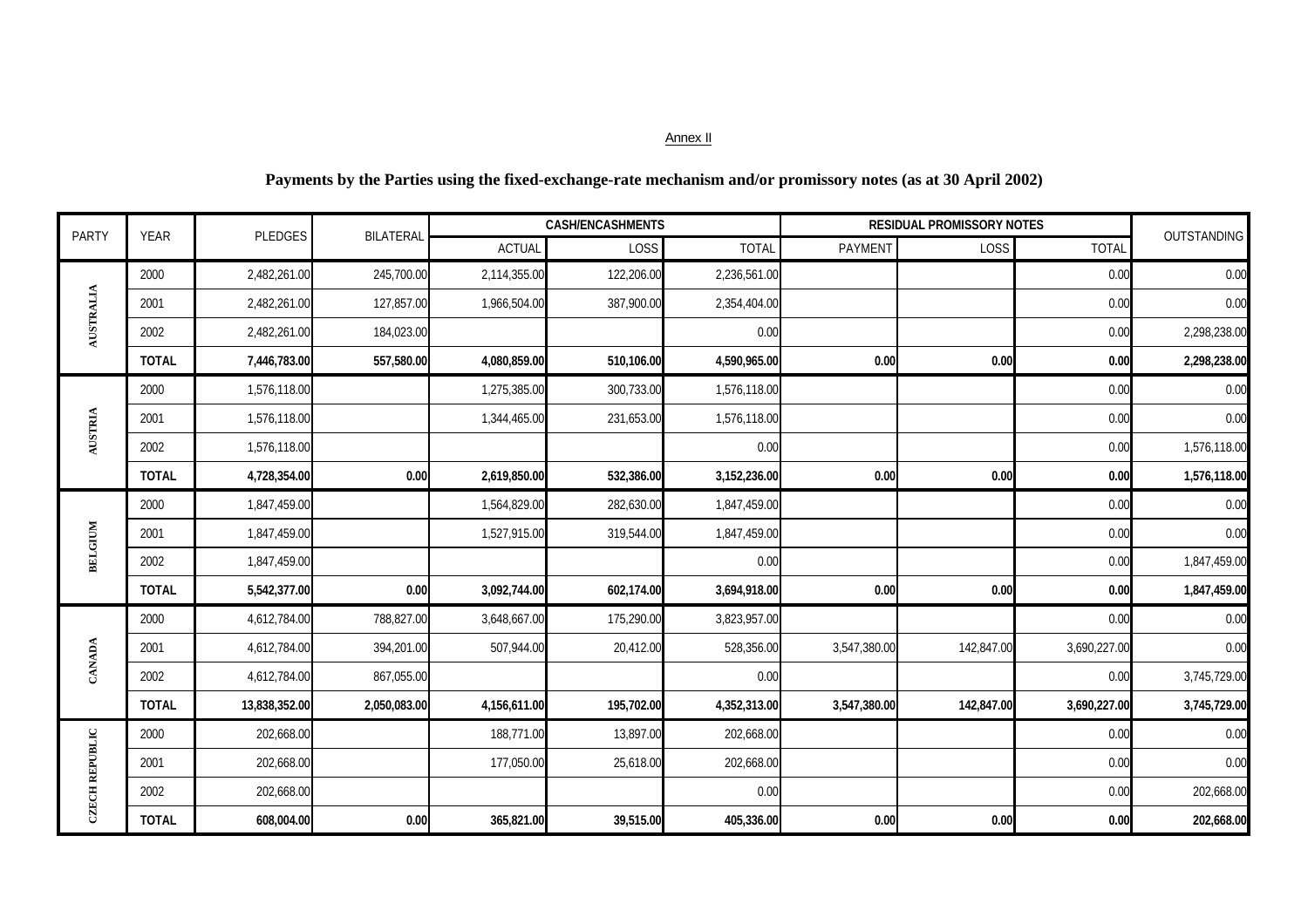| <b>PARTY</b>   | <b>YEAR</b>  | PLEDGES       | <b>BILATERAL</b> | <b>CASH/ENCASHMENTS</b><br><b>RESIDUAL PROMISSORY NOTES</b> |              |               |               |              |               | OUTSTANDING   |
|----------------|--------------|---------------|------------------|-------------------------------------------------------------|--------------|---------------|---------------|--------------|---------------|---------------|
|                |              |               |                  | <b>ACTUAL</b>                                               | LOSS         | <b>TOTAL</b>  | PAYMENT       | LOSS         | <b>TOTAL</b>  |               |
|                | 2000         | 1,157,383.00  |                  | 1,019,235.00                                                | 138,148.00   | 1,157,383.00  |               |              | 0.00          | 0.00          |
| <b>DENMARK</b> | 2001         | 1,157,383.00  |                  | 926,551.00                                                  | 230,832.00   | 1,157,383.00  |               |              | 0.00          | 0.00          |
|                | 2002         | 1,157,383.00  |                  |                                                             |              | 0.00          |               |              | 0.00          | 1,157,383.00  |
|                | <b>TOTAL</b> | 3,472,149.00  | 0.00             | 1,945,786.00                                                | 368,980.00   | 2,314,766.00  | 0.00          | 0.00         | 0.00          | 1,157,383.00  |
|                | 2000         | 907,817.00    |                  | 791,927.00                                                  | 115,890.00   | 907,817.00    |               |              | 0.00          | 0.00          |
| <b>FINLAND</b> | 2001         | 907,817.00    |                  | 766,321.00                                                  | 141,496.00   | 907,817.00    |               |              | 0.00          | 0.00          |
|                | 2002         | 907,817.00    |                  |                                                             |              | 0.00          |               |              | 0.00          | 907,817.00    |
|                | <b>TOTAL</b> | 2,723,451.00  | 0.00             | 1,558,248.00                                                | 257,386.00   | 1,815,634.00  | 0.00          | 0.00         | 0.00          | 907,817.00    |
|                | 2000         | 10,954,107.00 | 259,179.00       |                                                             |              | 0.00          | 8,715,565.00  | 1,979,363.00 | 10,694,928.00 | 0.00          |
| <b>FRANCE</b>  | 2001         | 10,954,107.00 | 561,672.00       |                                                             |              | 0.00          | 8,599,374.00  | 1,793,061.00 | 10,392,435.00 | 0.00          |
|                | 2002         | 10,954,107.00 | 17,674.00        |                                                             |              | 0.00          |               |              | 0.00          | 10,936,433.00 |
|                | <b>TOTAL</b> | 32,862,321.00 | 838,525.00       | 0.00                                                        | 0.00         | 0.00          | 17,314,939.00 | 3,772,424.00 | 21,087,363.00 | 10,936,433.00 |
|                | 2000         | 16,427,810.00 |                  | 9,168,000.00                                                | 1,783,874.00 | 10,951,874.00 | 4,559,238.00  | 916,698.00   | 5,475,936.00  | 0.00          |
|                | 2001         | 16,427,810.00 |                  |                                                             |              | 0.00          | 13,522,015.00 | 2,905,795.00 | 16,427,810.00 | 0.00          |
| <b>GERMANY</b> | 2002         | 16,427,810.00 | 6,619,467.00     |                                                             |              | 0.00          |               |              | 0.00          | 9,808,343.00  |
|                | <b>TOTAL</b> | 49,283,430.00 | 6,619,467.00     | 9,168,000.00                                                | 1,783,874.00 | 10,951,874.00 | 18,081,253.00 | 3,822,493.00 | 21,903,746.00 | 9,808,343.00  |
|                | 2000         | 587,904.00    |                  | 587,904.00                                                  | 0.00         | 587,904.00    |               |              | 0.00          | 0.00          |
| <b>GREECE</b>  | 2001         | 587,904.00    |                  | 234,707.00                                                  | 0.00         | 234,707.00    |               |              | 0.00          | 353,197.00    |
|                | 2002         | 587,904.00    |                  |                                                             |              | 0.00          |               |              | 0.00          | 587,904.00    |
|                | <b>TOTAL</b> | 1,763,712.00  | 0.00             | 822,611.00                                                  | 0.00         | 822,611.00    | 0.00          | 0.00         | 0.00          | 941,101.00    |
|                | 2000         | 375,186.00    |                  | 301,807.00                                                  | 73,379.00    | 375,186.00    |               |              | 0.00          | 0.00          |
| <b>IRELAND</b> | 2001         | 375,186.00    |                  | 307,204.00                                                  | 67,982.00    | 375,186.00    |               |              | 0.00          | 0.00          |
|                | 2002         | 375,186.00    |                  | 307,709.00                                                  | 67,477.00    | 375,186.00    |               |              | 0.00          | 0.00          |
|                | <b>TOTAL</b> | 1,125,558.00  | 0.00             | 916,720.00                                                  | 208,838.00   | 1,125,558.00  | 0.00          | 0.00         | 0.00          | 0.00          |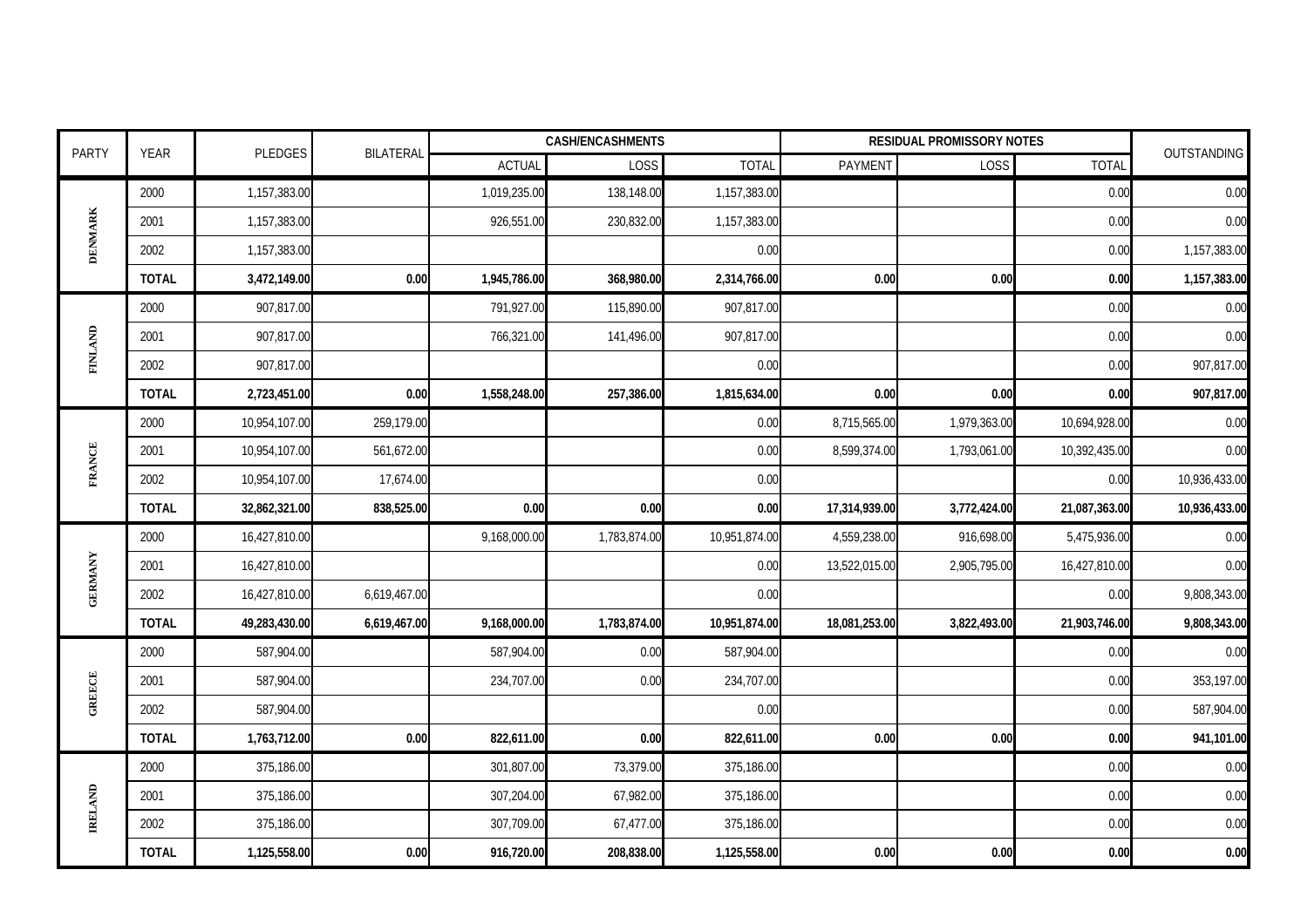| <b>PARTY</b>      | <b>YEAR</b>  | PLEDGES       | <b>BILATERAL</b> |               | <b>CASH/ENCASHMENTS</b> |               |         | <b>RESIDUAL PROMISSORY NOTES</b> |              | OUTSTANDING  |
|-------------------|--------------|---------------|------------------|---------------|-------------------------|---------------|---------|----------------------------------|--------------|--------------|
|                   |              |               |                  | <b>ACTUAL</b> | LOSS                    | <b>TOTAL</b>  | PAYMENT | LOSS                             | <b>TOTAL</b> |              |
|                   | 2000         | 9,098,273.00  | 1,819,654.00     | 5,874,936.00  | 1,403,683.00            | 7,278,619.00  |         |                                  | 0.00         | 0.00         |
| <b>TIALY</b>      | 2001         | 9,098,273.00  | 1,554,834.00     | 5,874,936.00  | 1,403,683.00            | 7,278,619.00  |         |                                  | 0.00         | 264,820.00   |
|                   | 2002         | 9,098,273.00  |                  |               |                         | 0.00          |         |                                  | 0.00         | 9,098,273.00 |
|                   | <b>TOTAL</b> | 27,294,819.00 | 3,374,488.00     | 11,749,872.00 | 2,807,366.00            | 14,557,238.00 | 0.00    | 0.00                             | 0.00         | 9,363,093.00 |
|                   | 2000         | 113,896.00    |                  | 95,592.00     | 18,304.00               | 113,896.00    |         |                                  | 0.00         | 0.00         |
|                   | 2001         | 113,896.00    |                  | 92,844.00     | 21,052.00               | 113,896.00    |         |                                  | 0.00         | 0.00         |
| <b>LUXEMBOURG</b> | 2002         | 113,896.00    |                  |               |                         | 0.00          |         |                                  | 0.00         | 113,896.00   |
|                   | <b>TOTAL</b> | 341,688.00    | 0.00             | 188,436.00    | 39,356.00               | 227,792.00    | 0.00    | 0.00                             | 0.00         | 113,896.00   |
|                   | 2000         | 370,162.00    |                  | 324,999.00    | 45,163.00               | 370,162.00    |         |                                  | 0.00         | 0.00         |
|                   | 2001         | 370,162.00    |                  | 346,897.00    | 23,265.00               | 370,162.00    |         |                                  | 0.00         | 0.00         |
| NEW ZEALAND       | 2002         | 370,162.00    |                  | 370,162.00    | 0.00                    | 370,162.00    |         |                                  | 0.00         | 0.00         |
|                   | <b>TOTAL</b> | 1,110,486.00  | 0.00             | 1,042,058.00  | 68,428.00               | 1,110,486.00  | 0.00    | 0.00                             | 0.00         | 0.00         |
|                   | 2000         | 1,021,713.00  |                  | 884,274.00    | 137,439.00              | 1,021,713.00  |         |                                  | 0.00         | 0.00         |
| NORWAY            | 2001         | 1,021,713.00  |                  | 878,286.00    | 143,427.00              | 1,021,713.00  |         |                                  | 0.00         | 0.00         |
|                   | 2002         | 1,021,713.00  |                  |               |                         | 0.00          |         |                                  | 0.00         | 1,021,713.00 |
|                   | <b>TOTAL</b> | 3,065,139.00  | 0.00             | 1,762,560.00  | 280,866.00              | 2,043,426.00  | 0.00    | 0.00                             | 0.00         | 1,021,713.00 |
|                   | 2000         | 698,450.00    |                  | 615,220.00    | 83,230.00               | 698,450.00    |         |                                  | 0.00         | 0.00         |
| <b>PORTUGAL</b>   | 2001         | 698,450.00    |                  | 578,421.00    | 120,029.00              | 698,450.00    |         |                                  | 0.00         | 0.00         |
|                   | 2002         | 698,450.00    |                  |               |                         | 0.00          |         |                                  | 0.00         | 698,450.00   |
|                   | <b>TOTAL</b> | 2,095,350.00  | 0.00             | 1,193,641.00  | 203,259.00              | 1,396,900.00  | 0.00    | 0.00                             | 0.00         | 698,450.00   |
|                   | 2000         | 1,815,635.00  |                  | 1,452,508.00  | 363,127.00              | 1,815,635.00  |         |                                  | 0.00         | 0.00         |
|                   | 2001         | 1,815,635.00  | 305,000.00       | 1,173,786.00  | 278,722.00              | 1,452,508.00  |         |                                  | 0.00         | 58,127.00    |
| SWEDEN            | 2002         | 1,815,635.00  | 16,950.00        | 1,165,014.00  | 275,520.00              | 1,440,534.00  |         |                                  | 0.00         | 358,151.00   |
|                   | <b>TOTAL</b> | 5,446,905.00  | 321,950.00       | 3,791,308.00  | 917,369.00              | 4,708,677.00  | 0.00    | 0.00                             | 0.00         | 416,278.00   |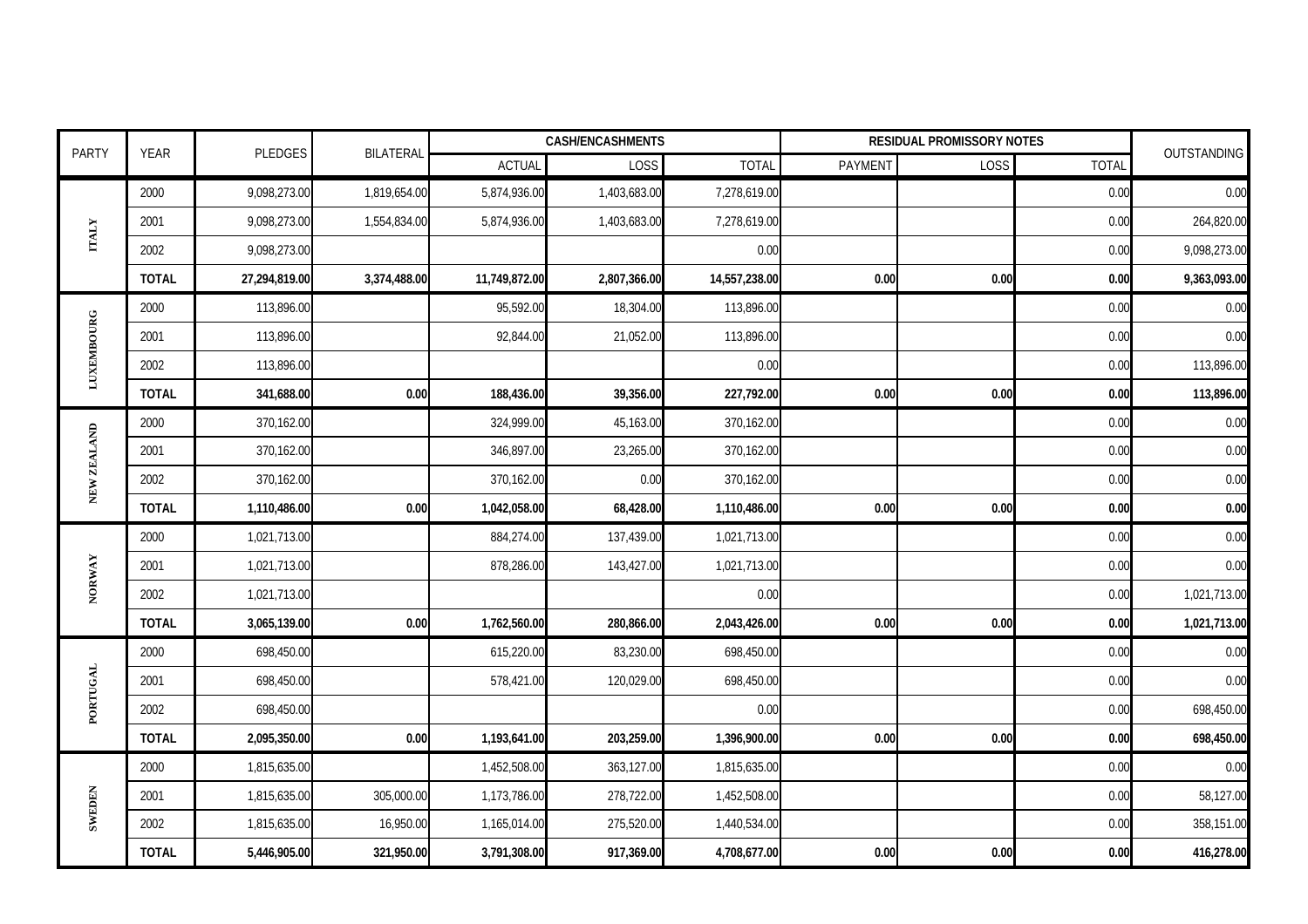|               |              |                |                  |               | <b>CASH/ENCASHMENTS</b> |               |               | <b>RESIDUAL PROMISSORY NOTES</b> |               |               |
|---------------|--------------|----------------|------------------|---------------|-------------------------|---------------|---------------|----------------------------------|---------------|---------------|
| <b>PARTY</b>  | YEAR         | <b>PLEDGES</b> | <b>BILATERAL</b> | <b>ACTUAL</b> | <b>LOSS</b>             | <b>TOTAL</b>  | PAYMENT       | LOSS                             | <b>TOTAL</b>  | OUTSTANDING   |
| ę             | 2000         | 2,035,052.00   | 80,000.00        | 1,791,993.00  | 163,059.00              | 1,955,052.00  |               |                                  | 0.00          | 0.00          |
|               | 2001         | 2,035,052.00   | 71,230.00        | 1,816,804.00  | 147,018.00              | 1,963,822.00  |               |                                  | 0.00          | 0.00          |
| <b>EXLIMS</b> | 2002         | 2,035,052.00   |                  | 125,285.00    | 15,034.00               | 140,319.00    |               |                                  | 0.00          | 1,894,733.00  |
|               | <b>TOTAL</b> | 6,105,156.00   | 151,230.00       | 3,734,082.00  | 325,111.00              | 4,059,193.00  | 0.00          | 0.00                             | 0.00          | 1,894,733.00  |
| MО            | 2000         | 8,525,444.00   |                  | 3,769,822.00  | 492,901.00              | 4,262,723.00  | 3,886,599.00  | 376,122.00                       | 4,262,721.00  | 0.00          |
|               | 2001         | 8,525,444.00   |                  | 1,247,708.00  | 173,200.00              | 1,420,908.00  | 6,383,786.00  | 720,750.00                       | 7,104,536.00  | 0.00          |
| 旵             | 2002         | 8,525,444.00   |                  |               |                         | 0.00          |               |                                  | 0.00          | 8,525,444.00  |
| Ē             | <b>TOTAL</b> | 25,576,332.00  | 0.00             | 5,017,530.00  | 666,101.00              | 5,683,631.00  | 10,270,385.00 | 1,096,872.00                     | 11,367,257.00 | 8,525,444.00  |
|               | 2000         | 64,810,122.00  | 3,193,360.00     | 35,470,224.00 | 5,712,953.00            | 41,183,177.00 | 17,161,402.00 | 3,272,183.00                     | 20,433,585.00 | 0.00          |
|               | 2001         | 64,810,122.00  | 3,014,794.00     | 19,768,343.00 | 3,735,833.00            | 23,504,176.00 | 32,052,555.00 | 5,562,453.00                     | 37,615,008.00 | 676,144.00    |
| Ę             | 2002         | 64,810,122.00  | 7,705,169.00     | 1,968,170.00  | 358,031.00              | 2,326,201.00  | 0.00          | 0.00                             | 0.00          | 54,778,752.00 |
| සී            | <b>TOTAL</b> | 194,430,366.00 | 13,913,323.00    | 57,206,737.00 | 9,806,817.00            | 67,013,554.00 | 49,213,957.00 | 8,834,636.00                     | 58,048,593.00 | 55,454,896.00 |

#### **SUMMARY FINDINGS:**

| Total Losses (from cash payments, encashments and promissory notes valuations) in US dollars               | 18,641,453.00 |
|------------------------------------------------------------------------------------------------------------|---------------|
| Percentage of 2000 losses to the year's pledges of fixed-exchange-rate mechanism and Promissory Note users | 13.86%        |
| Percentage of 2001 losses to the year's pledges of fixed-exchange-rate mechanism and Promissory Note users | 14.35%        |
| Percentage of 2002 losses to the year's pledges of FERM and Promissory Note users                          | $0.55\%$      |
| Percentage of total losses to the total pledges by fixed-exchange-rate mechanism and Promissory Note users | 9.59%         |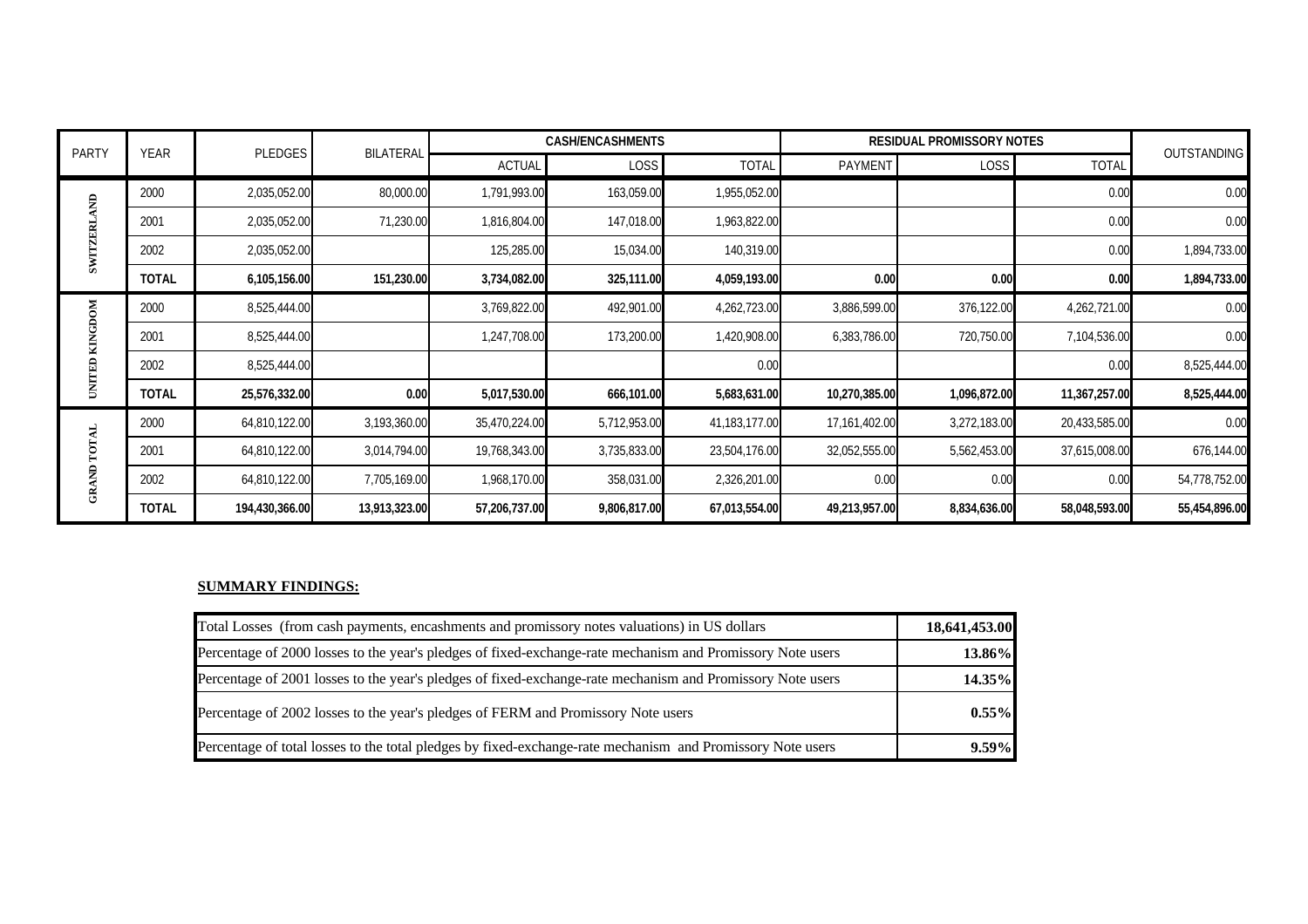## **SUMMARY OF KEY PERFORMANCE INDICATORS BY THE FIXED EXCHANGE RATE MECHANISM (AS AT 30 APRIL 2002)**

### **A. VIEW OF LOSS RELATIVE TO THE PLEDGES AND PAYMENTS (CASH, BILATERALS AND PROMISSORY NOTES) OF THE USERS OF THE MECHANISM**

|                                     | Pledges      | Payments Received | Loss to MF   | Payments to Pledges | Loss to Pledges  |
|-------------------------------------|--------------|-------------------|--------------|---------------------|------------------|
|                                     | (US dollars) | (US dollars)      | (US dollars) | (Percentage)        | (Percentage)     |
|                                     | (A)          | (B)               |              | $(D)=(B+C)/A^*100$  | $(E) = C/A^*100$ |
| Year 2000                           | 64,810,122   | 55,824,986        | 8,985,136    | 100.00%             | 13.86%           |
| <b>Year 2001</b>                    | 64,810,122   | 54,835,692        | 9,298,286    | 98.96%              | 14.35%           |
| Year 2002                           | 64,810,122   | 9,673,339         | 358,031      | 15.48%              | 0.55%            |
| Total for years 2000, 2001 and 2002 | 194,430,366  | 120,334,017       | 18,641,453   | 71.48%              | 9.59%            |

## **(EXCLUSIVE OF BILATERALS) WITHIN THE FIXED-EXCHANGE-RATE B. VIEW OF LOSS RELATIVE TO THE PLEDGES FOR WHICH PAYMENTS WERE MADE MECHANISM BY ITS USERS**

| Total for years 2000, 2001 and 2002 | 180,517,043                    | 106,420,694                                     | 18,641,453                        | 69.28%                                                    | 10.33%                                              |
|-------------------------------------|--------------------------------|-------------------------------------------------|-----------------------------------|-----------------------------------------------------------|-----------------------------------------------------|
| Year 2002                           | 57,104,953                     | 1,968,170                                       | 358,031                           | 4.07%                                                     | 0.63%                                               |
| Year 2001                           | 61,795,328                     | 51,820,898                                      | 9,298,286                         | 98.91%                                                    | 15.05%                                              |
| Year 2000                           | 61,616,762                     | 52,631,626                                      | 8,985,136                         | 100.00%                                                   | 14.58%                                              |
|                                     | Pledges<br>(US dollars)<br>(A) | <b>Payments Received</b><br>(US dollars)<br>(B) | Loss to MF<br>(US dollars)<br>(C) | Payments to Pledges<br>(Percentage)<br>$(D)=(B+C)/A^*100$ | Loss to Pledges<br>(Percentage)<br>$(E) = C/A^*100$ |

#### **C. VIEW OF LOSS BY USERS OF FIXED-EXCHANGE-RATE MECHANISM RELATIVE TO**

#### **THE TOTAL PLEDGES FOR THE PERIOD 2000-2002**

|                                     |              | Pledges Payments Received | Loss to MF   | Payments to Pledges | Loss to Pledges  |
|-------------------------------------|--------------|---------------------------|--------------|---------------------|------------------|
|                                     | (US dollars) | (US dollars)              | (US dollars) | (Percentage)        | (Percentage)     |
|                                     | (A)          | (B)                       |              | $(D)=(B+C)/A^*100$  | $(E) = C/A^*100$ |
| Total for years 2000, 2001 and 2002 | 440,000,000  | 120,334,017               | 18,641,453   | 31.59%              | 4.24%            |

**NB:** As the report's evaluation date is 30 April 2002, it should be noted that at that time very few payments for the year had been made. Thus when adding this year's data to the years 2000 and 2001 to get the triennium's view, this changes significantly the average trends attained in the period 2000 - 2001. However, as payments for year 2002 progress, the actual triennium's trend will be better reflected.